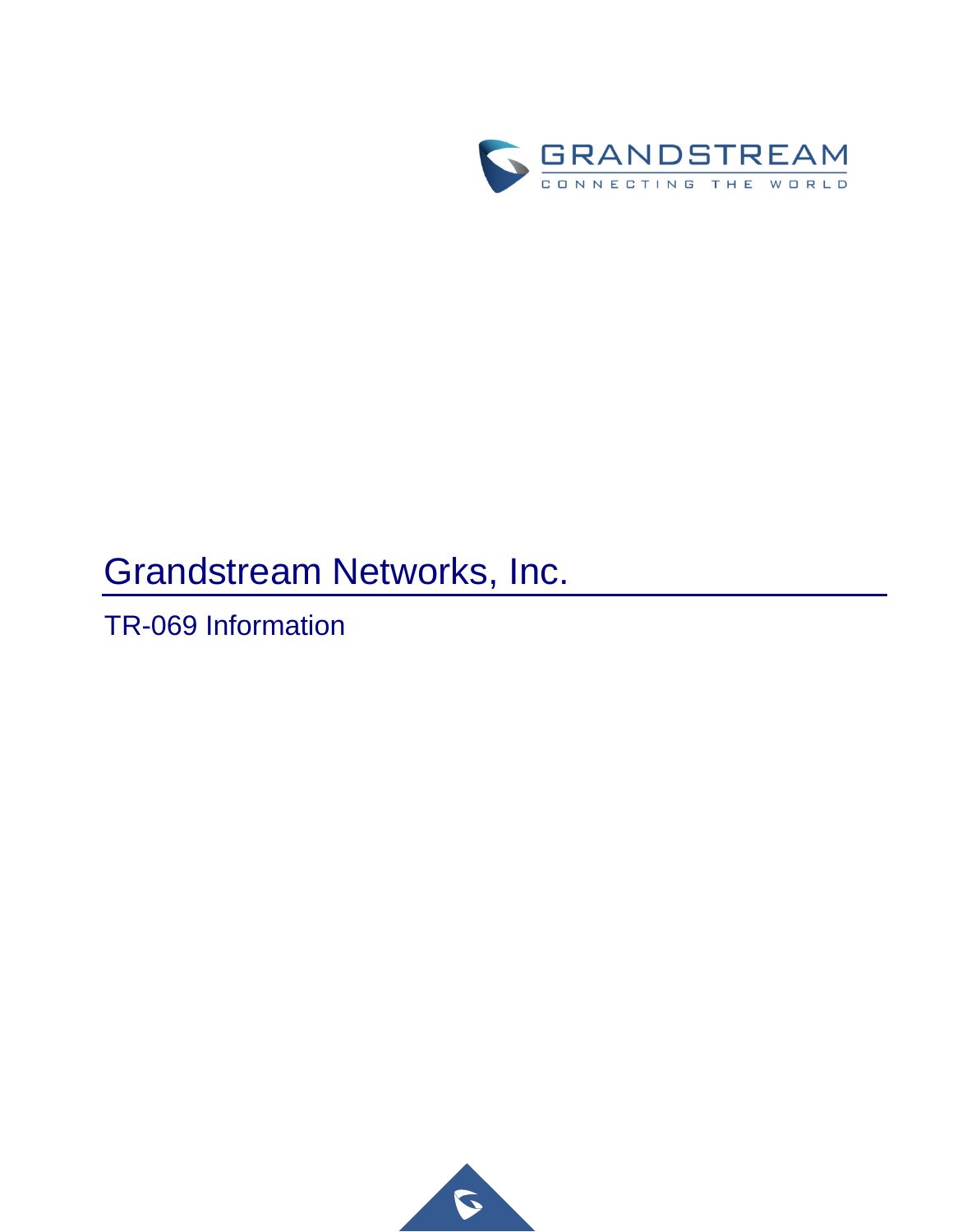

# **Table of Contents**

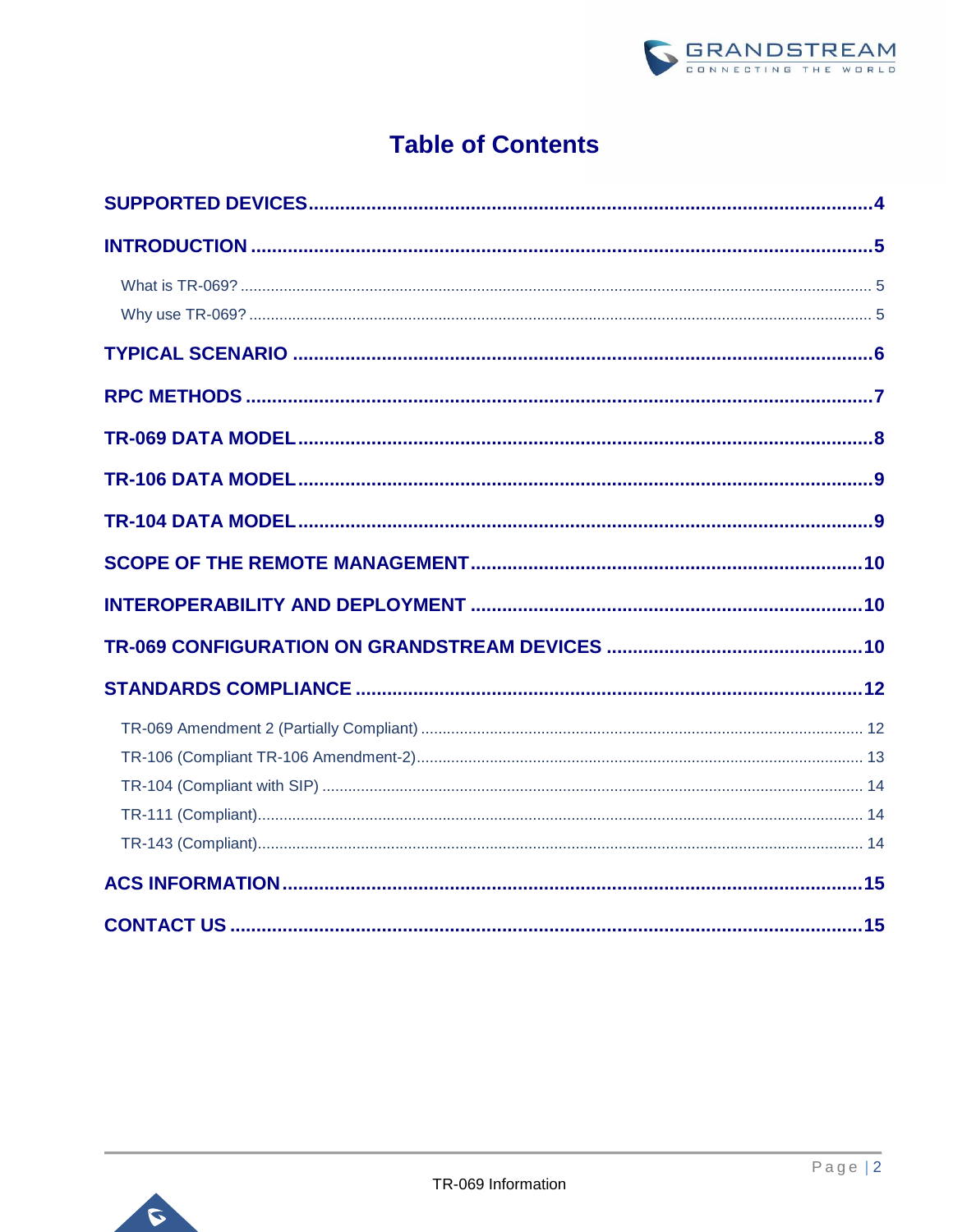

# **Table of Figures**

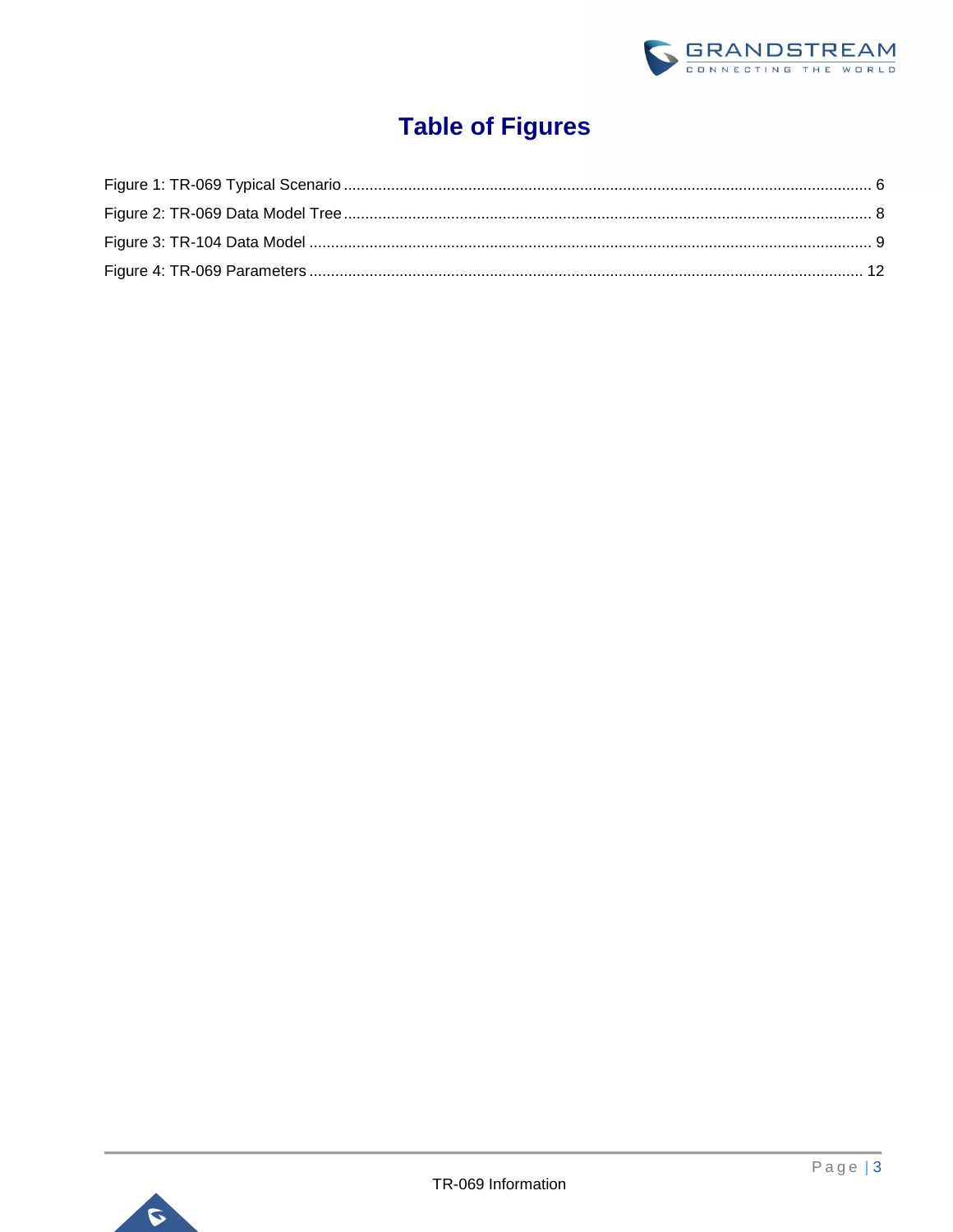

### <span id="page-3-0"></span>**SUPPORTED DEVICES**

Following table shows Grandstream products supporting TR-069 protocol.

| <b>Model</b><br><b>Supported</b><br><b>Firmware</b>                  |                    |  |  |  |  |  |
|----------------------------------------------------------------------|--------------------|--|--|--|--|--|
| <b>Enterprise IP Phones</b><br><b>GXP21XX Series</b>                 |                    |  |  |  |  |  |
| GXP2130/2140/2160<br>Yes                                             | 1.0.7.25 or higher |  |  |  |  |  |
| GXP2135/2170<br><b>Small Business IP Phones</b>                      |                    |  |  |  |  |  |
| <b>GXP16XX Series</b>                                                |                    |  |  |  |  |  |
| GXP1610/1615                                                         |                    |  |  |  |  |  |
| GXP1620/1625<br>Yes                                                  | 1.0.4.6 or higher  |  |  |  |  |  |
| GXP1628/1630                                                         |                    |  |  |  |  |  |
| <b>Mid-Range IP Phones</b><br><b>GXP17XX Series</b>                  |                    |  |  |  |  |  |
| <b>GXP1760</b><br>Yes                                                | 1.0.0.37 or higher |  |  |  |  |  |
| GXP1780/1782                                                         |                    |  |  |  |  |  |
| <b>IP Video Phones for Android</b><br><b>GXV32XX Series</b>          |                    |  |  |  |  |  |
| GXV3240/3275<br>Yes                                                  | 1.0.3.92 or higher |  |  |  |  |  |
| <b>Audio Conferencing System</b><br><b>GAC2500 Series</b>            |                    |  |  |  |  |  |
| GAC2500<br>Yes                                                       | 1.0.1.44 or higher |  |  |  |  |  |
| <b>GXW Series Analog Gateways</b><br><b>GXW42XX / GXW40XX Series</b> |                    |  |  |  |  |  |
| GXW4004/4008<br>Yes                                                  | 1.0.15.5 or higher |  |  |  |  |  |
| GXW4216/4224/4232/4248                                               | 1.0.5.16 or higher |  |  |  |  |  |
| <b>Analog Telephone Adaptors</b><br>HT5XX / HT7XX / HT8XX Series     |                    |  |  |  |  |  |
| HT502/503                                                            |                    |  |  |  |  |  |
|                                                                      | 1.0.15.5 or higher |  |  |  |  |  |
| Yes<br>HT701/702/704                                                 | 1.0.8.2 or higher  |  |  |  |  |  |
| HT802/812/814                                                        | 1.0.2.5 or higher  |  |  |  |  |  |
| <b>Cordless IP Phones</b><br>DP750/DP720 Series                      |                    |  |  |  |  |  |

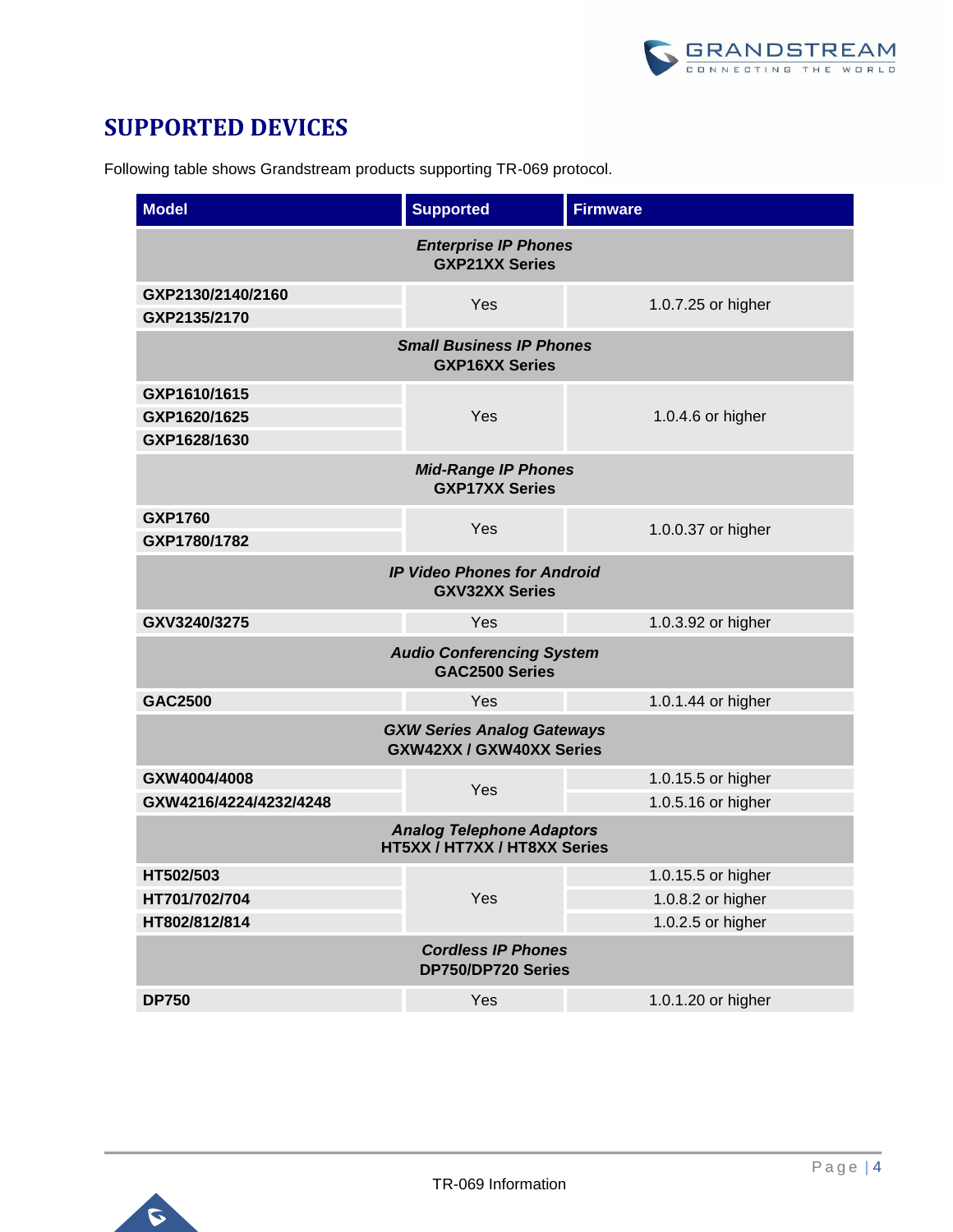

# <span id="page-4-0"></span>**INTRODUCTION**

### <span id="page-4-1"></span>**What is TR-069?**

It is a protocol for communication between CPE (Customer Premise Equipment) and an ACS (Auto Configuration Server) that provides secure auto-configuration as well as other CPE management functions within a common framework.

TR-069 stands for a "Technical Report" defined by the Broadband Forum that specifies the CWMP "CPE WAN Management Protocol". It commonly uses HTTP or HTTPS as transport for communication between CPE and the ACS. The message exchange is using SOAP (XML\_RPC) for configuration and management of the device.

Last published version of the standard is amendment 2 (CWMP1.1). The core defines the protocol, session establishment, message exchange structure, and Remote Procedure Calls.

### <span id="page-4-2"></span>**Why use TR-069?**

Service Providers, using TR-069, can have one common platform to manage all Grandstream devices and other CPEs, no matter neither the device type nor the manufacturer.

This common application was not easily achieved before due to CPE vendor's proprietary mechanisms for provisioning/management.

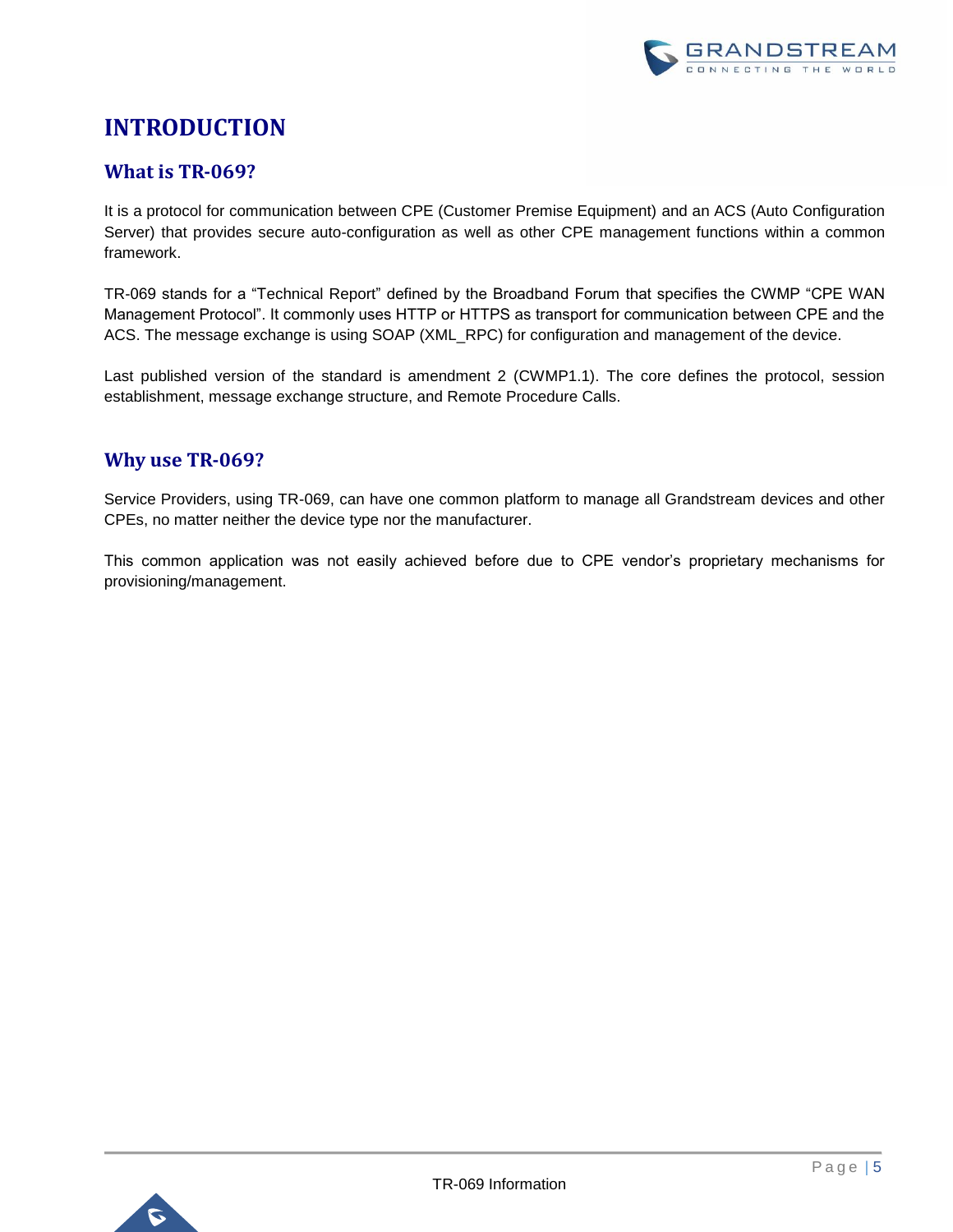

## <span id="page-5-0"></span>**TYPICAL SCENARIO**



**Figure 1: TR-069 Typical Scenario**

<span id="page-5-1"></span>The Previous figure shows a common customer installation. Where CPEs (Grandstream devices) are behind a router/gateway and they connect to the ACS via TR-069 so they can get managed remotely.

Normally TR-069 provisioning/management will be used by service providers in large scale deployments. Therefore, units need to be initially provisioned with the ACS connection parameters before being able to connect with the server. There are several ways to work this initial configuration as per-provisioning before sending unit to end user. However, Grandstream provides a redirection/provisioning service called GAPS that can take care of initial ACS parameters setup.

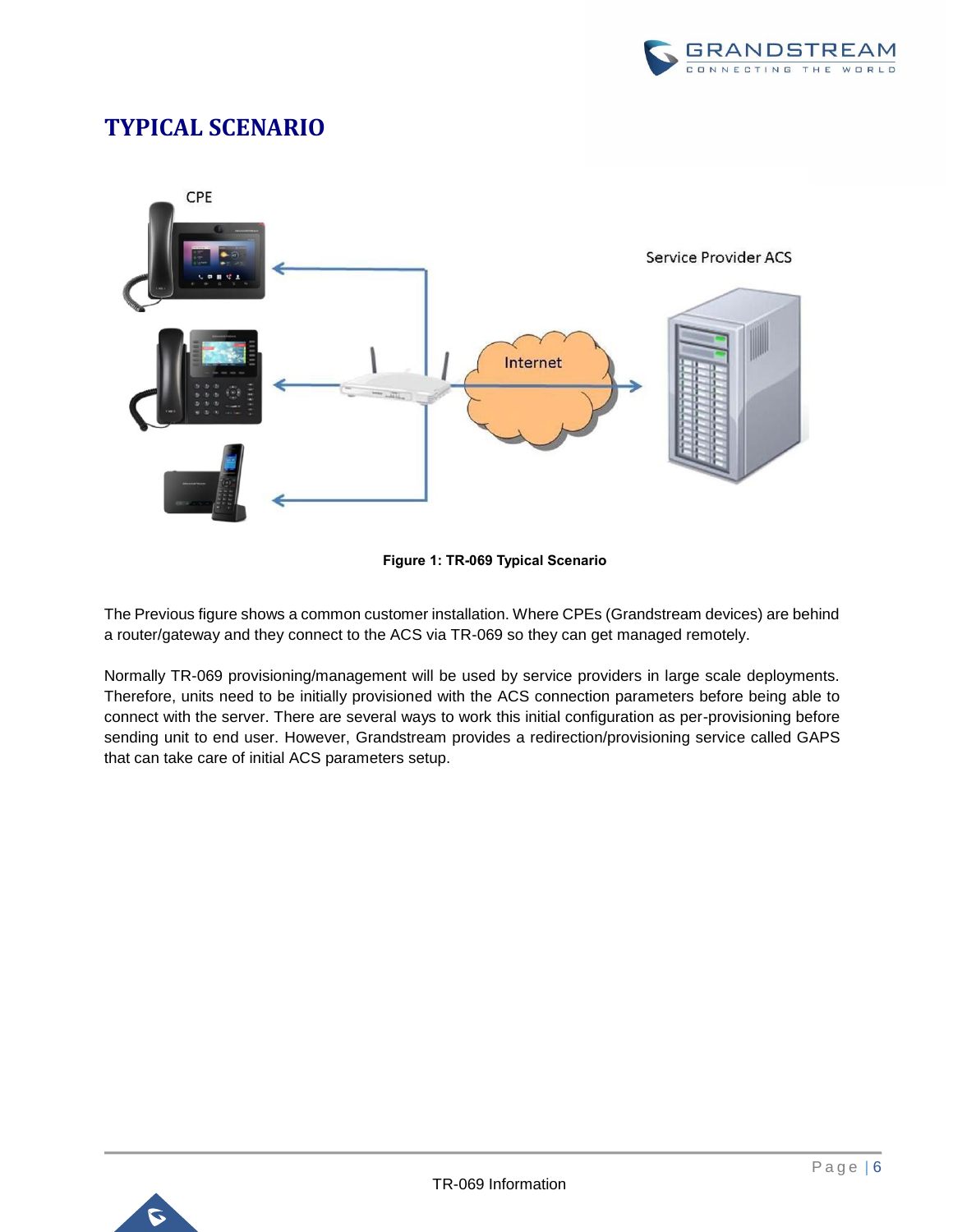

### <span id="page-6-0"></span>**RPC METHODS**

The following table provides a description of supported TR-069 RPC methods by Grandstream devices. Some models may have some extra methods (vendor-specific methods) that are not shown in the table below. Please, contact Grandstream for more information.

| <b>Methods</b>            | <b>Description</b>                                                                                                                                                                                                                                                           |  |  |  |
|---------------------------|------------------------------------------------------------------------------------------------------------------------------------------------------------------------------------------------------------------------------------------------------------------------------|--|--|--|
| <b>GetRPCMethods</b>      | Sent by the ACS to discover the set of methods supported by the CPE it is in<br>communication with.                                                                                                                                                                          |  |  |  |
| <b>GetParameterNames</b>  | This method is used by an ACS to discover the device supported parameters.<br>When called, this method returns a list of parameter names on the device.<br>Depending on the method parameters, this can be called for complete and partial<br>parameter paths on the device. |  |  |  |
| <b>GetParameterValues</b> | This method is used by an ACS to obtain the value of one or more CPE<br>parameters.                                                                                                                                                                                          |  |  |  |
| <b>GetAttributeValues</b> | This method is used by an ACS to read the attributes associated with one or<br>more CPE parameters.                                                                                                                                                                          |  |  |  |
| <b>SetParameterValues</b> | This method is used by an ACS to modify the value of one or more of the<br>device's parameters.                                                                                                                                                                              |  |  |  |
| <b>SetAttributeValues</b> | Changes the attributes (modifiers) of the specified path. The path can be<br>complete or partial.                                                                                                                                                                            |  |  |  |
| <b>AddObject</b>          | Adds a new instance of an object defined on the device.                                                                                                                                                                                                                      |  |  |  |
| <b>DeleteObject</b>       | Deletes an instance of an object defined on the device.                                                                                                                                                                                                                      |  |  |  |
| <b>Download</b>           | This method is used by the ACS to cause the CPE to download a specified file<br>from the designated location. Filetype supported by Grandstream devices are:<br>1 Firmware Upgrade Image<br>$\bullet$<br>3 Vendor Configuration File<br>$\bullet$                            |  |  |  |
| <b>Upload</b>             | This method is used by the ACS to cause the CPE to upload a specified file<br>from the designated location. Filetype supported by Grandstream devices are:<br>3 Vendor Configuration File<br>$\bullet$                                                                       |  |  |  |
| <b>Reboot</b>             | Reboots the device.                                                                                                                                                                                                                                                          |  |  |  |
| <b>FactoryReset</b>       | Factory reset CPE settings to default.<br>This method doesn't affect TR-069 settings.                                                                                                                                                                                        |  |  |  |

#### **Important Notes:**

1. TR-069 defines the RPC methods "FactoryReset" and "Reboot", there are some special request for it. As follows:

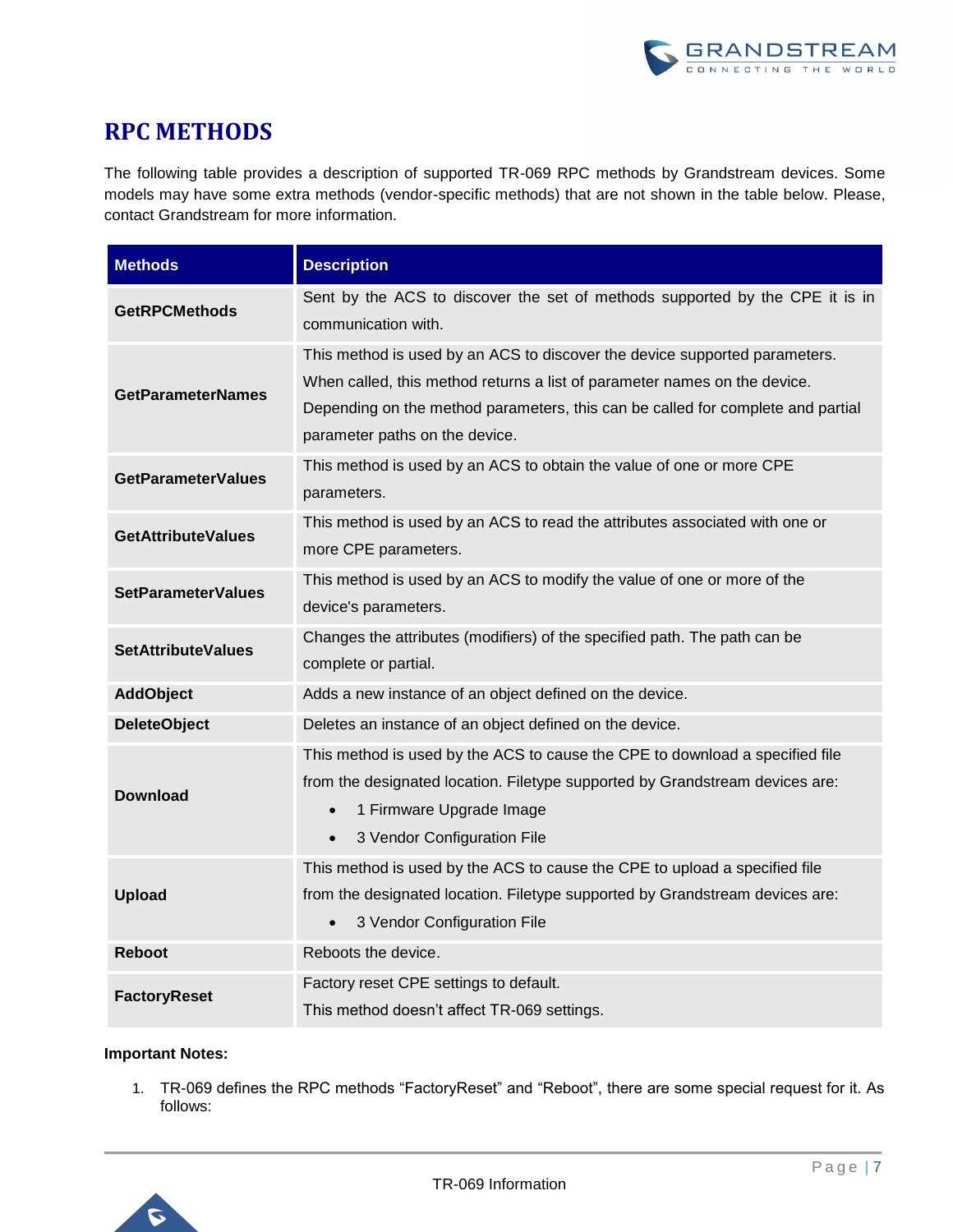

- **For Factory Reset:** This method resets the CPE to its factory default state. It should be used with extreme caution. The CPE MUST initiate the factory reset procedure only after successful completion of the session. In order to make sure the CPE can connect to ACS server, the settings for TR-069 and internet will not be reset.
- **For Reboot:** This method causes the CPE to reboot. It should be used with extreme caution. The CPE MUST send the method response and complete the reminder of the session prior to Rebooting.
- If these two RPC methods are called to be used with other RPC methods during one session, they will be initiated in time and other RPC methods will be cancelled. It's recommended to keep FactoryReset or Reboot method as last RPC method during one session.
- 2. FactoryReset & Reboot may not be effective immediately.

If the request is received while the device is in call, reboot or factory reset will not be effective immediately and will be delayed until device ends active call.

<span id="page-7-0"></span>



**Figure 2: TR-069 Data Model Tree**

<span id="page-7-1"></span>CWMP defines different data models for different kinds of device as shown in figure above. All Grandstream devices with CPE are only SIP compatible, for this reason, our data model is loyal to TR-106 and TR-104.

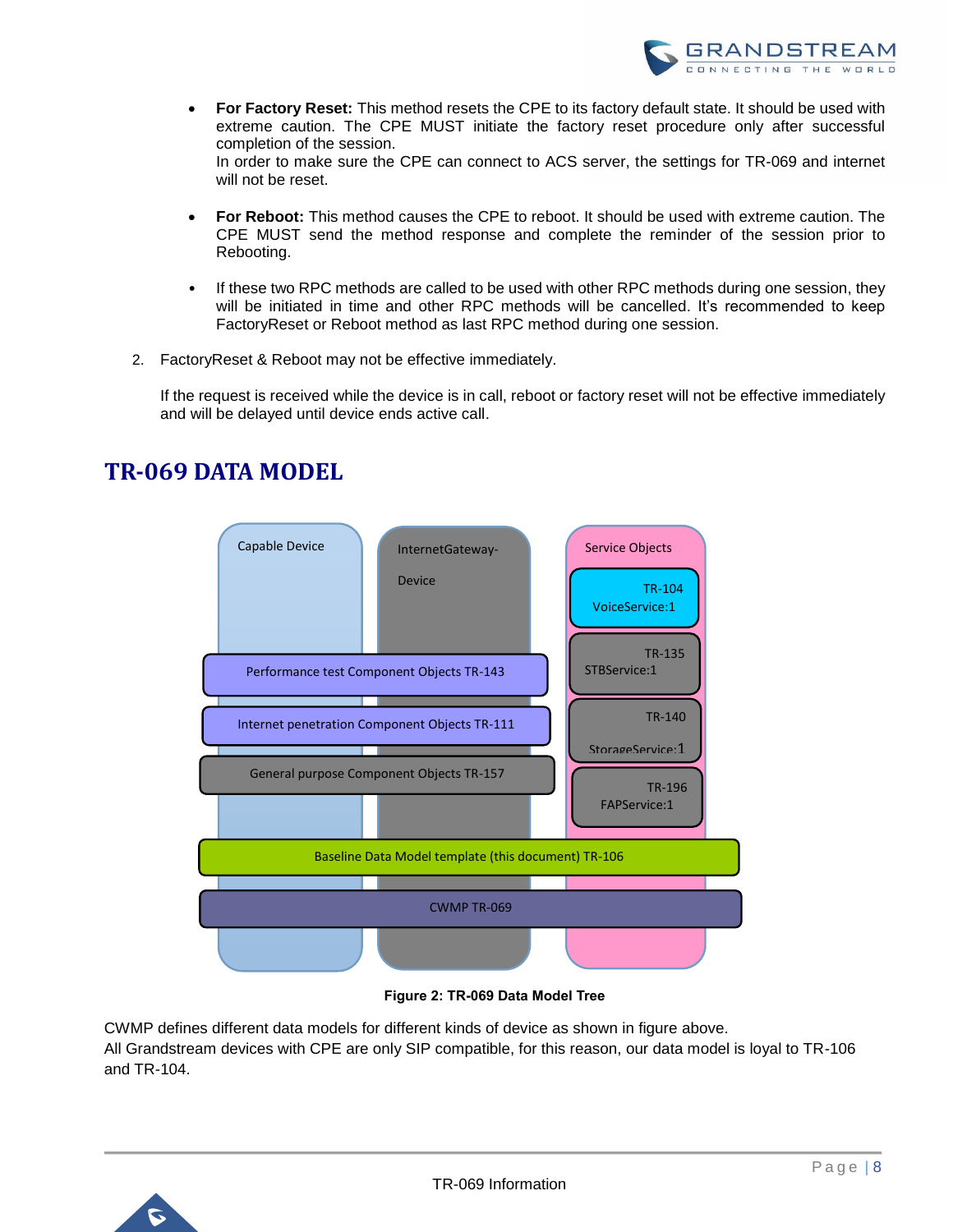# <span id="page-8-0"></span>**TR-106 DATA MODEL**

This technical report specifies a baseline object structure to be supported by any TR-069-enabled device. And the device according to the function which can be divided into two types.

Grandstream devices with CPE belongs to capable one (other than an Internet Gateway Device), so the root object for TR-069 data model tree is "Device" (for more details, please refer to TR-106 Amendment-2 chapter 2.1.1). The object version is loyal to Amendment-2.

# <span id="page-8-1"></span>**TR-104 DATA MODEL**

This technical report defines the data model for provisioning of VoIP devices by an ACS using the mechanism defined in TR-069.

All Grandstream devices are only SIP compatible, for this reason, only objects and parameters related to SIP are implemented from the data model.



**Figure 3: TR-104 Data Model**

<span id="page-8-2"></span>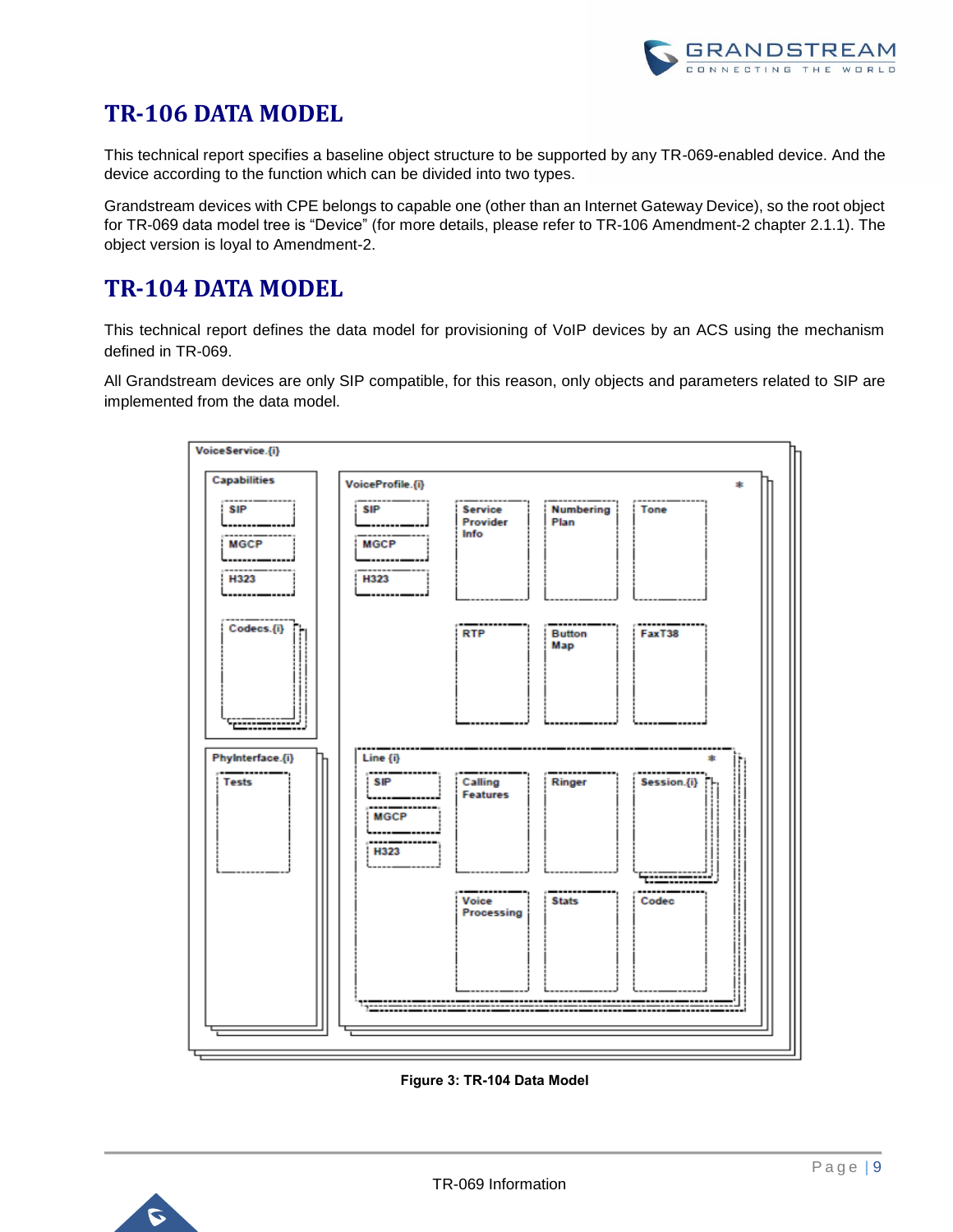

# <span id="page-9-0"></span>**SCOPE OF THE REMOTE MANAGEMENT**

#### • **Auto-Configuration:**

This mechanism allows the Grandstream device auto-provisioning at the time of initial connection, and the ability to re-provision at any subsequent time. For initial ACS parameters provisioning please refer to the GAPS redirection service.

#### • **Firmware Management:**

TR-069 provides tools to manage downloading of CPE software/firmware image files. The protocol provides mechanisms for version identification, file download initiation (ACS initiated downloads and optional CPE initiated downloads), and notification of the ACS of the success or failure of a file download.

#### • **Configuration or environnements variables changes notification :**

TR-069 provides support for a CPE to make available information that the ACS may use to monitor the CPE's status and performance statistics. This is done by defining the conditions under which a CPE should actively/passively notify the ACS of changes.

#### • **Enabling / disabling features remotely:**

For example, VoIP accounts can be easily activated by sending a TR-069 RPC. Additionally, other more advanced applications as pushing contents or customizing the GUI can be done by using vendor parameters.

#### • **Reboot:**

Grandstream devices can be rebooted by using the mechanisms established by TR-069.

#### • **Factory Reset:**

Grandstream devices can be restored with default settings by using the mechanisms established by TR-069. Factory reset from ACS does not affect TR-069 parameters to keep connection enabled with ACS server.

### <span id="page-9-1"></span>**INTEROPERABILITY AND DEPLOYMENT**

- Service provider contacts Grandstream sales department to establish initial relationship and provide both parties technical contact information.
- Service provider sends to Grandstream the requirement list and/or expected provisioning flow chart.
- Grandstream works together with service provider and ACS vendor to get the test cases and testing accounts.
- Testing and corrections.
- Initial deployment and verification.

### <span id="page-9-2"></span>**TR-069 CONFIGURATION ON GRANDSTREAM DEVICES**

Normally ACS configuration settings are pre-provisioned by the service provider or the Grandstream device is redirected by our GAPS to the location where the service provider has each device configuration file. However, we still have a graphic interface for easy testing and debugging.

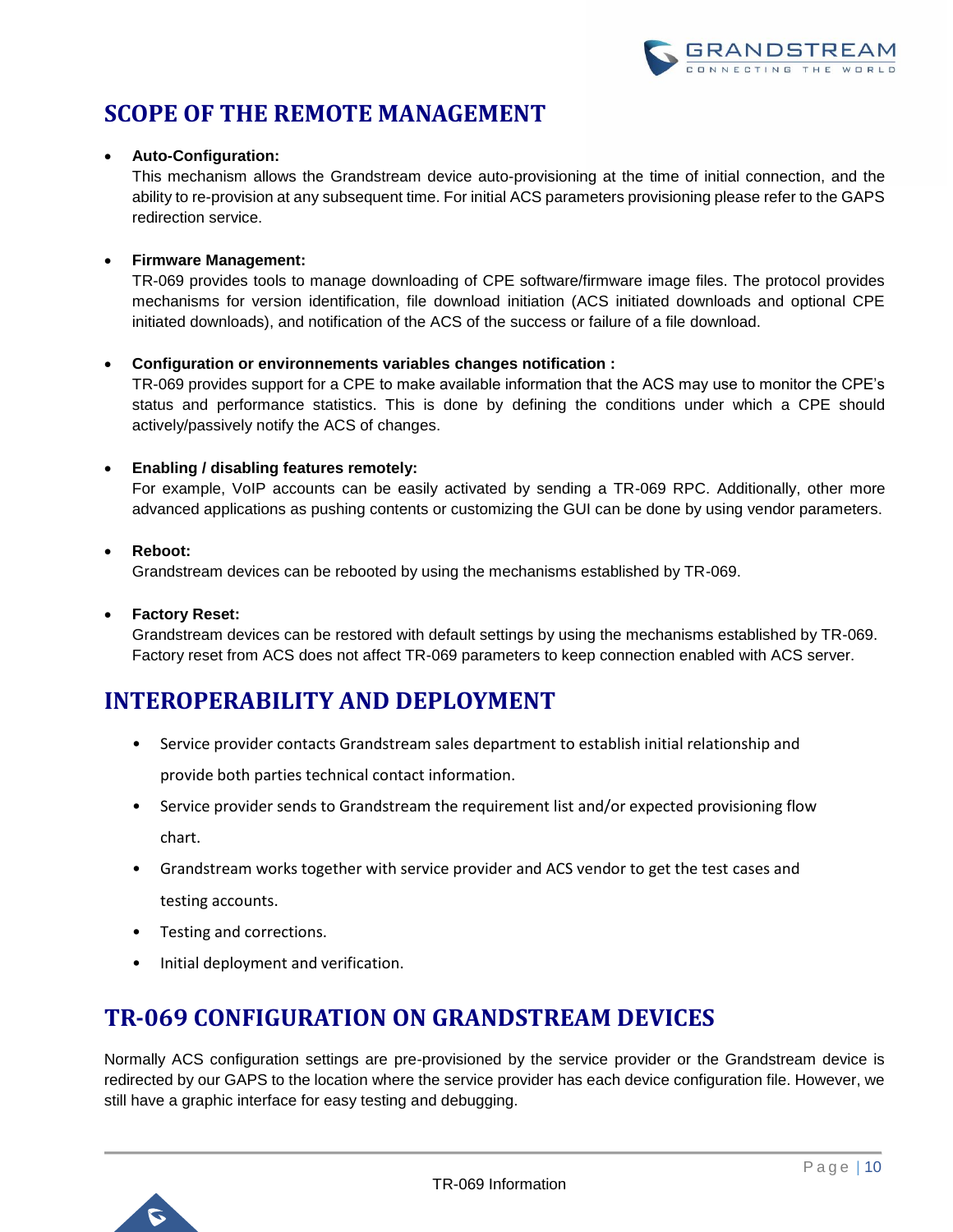

To configure TR-069 on Grandstream devices, set following parameters:

| <b>Parameter</b>              | <b>Description</b>                                                                      |  |  |  |
|-------------------------------|-----------------------------------------------------------------------------------------|--|--|--|
| <b>ACS URL</b>                | URL of the TR-069 ACS, Grandstream device will try to connect and send messages         |  |  |  |
|                               | to this server.                                                                         |  |  |  |
| <b>TR-069 Username</b>        | Username used for the HTTP authentication against the ACS.                              |  |  |  |
| <b>TR-069 Password</b>        | Password used for the HTTP authentication against the ACS.                              |  |  |  |
| <b>Periodic Inform Enable</b> | Enables periodic inform. If set to "Yes", the device will send inform packets to TR-069 |  |  |  |
|                               | ACS server.                                                                             |  |  |  |
| <b>Periodic Inform</b>        | Periodic time when Grandstream device will send inform packets to TR-069 ACS            |  |  |  |
| <b>Interval</b>               | server. This option is specified in seconds. The default value is 86400.                |  |  |  |
| <b>Connection Request</b>     | Username to authenticate incoming connection requests.                                  |  |  |  |
| <b>Username</b>               |                                                                                         |  |  |  |
| <b>Connection Request</b>     | Password to authenticate incoming connection requests.                                  |  |  |  |
| <b>Password</b>               |                                                                                         |  |  |  |
| <b>Connection Request</b>     | Port for incoming connection requests. The default value is 7547.                       |  |  |  |
| <b>Port</b>                   |                                                                                         |  |  |  |
| <b>CPE SSL Certificate</b>    | The Cert File for the phone to authenticate against ACS using SSL.                      |  |  |  |
| <b>CPE SSL Private Key</b>    | The Private Key File for the phone to authenticate against ACS using SSL.               |  |  |  |

The screenshot below shows TR-069 on Grandstream GXP2140 as example:

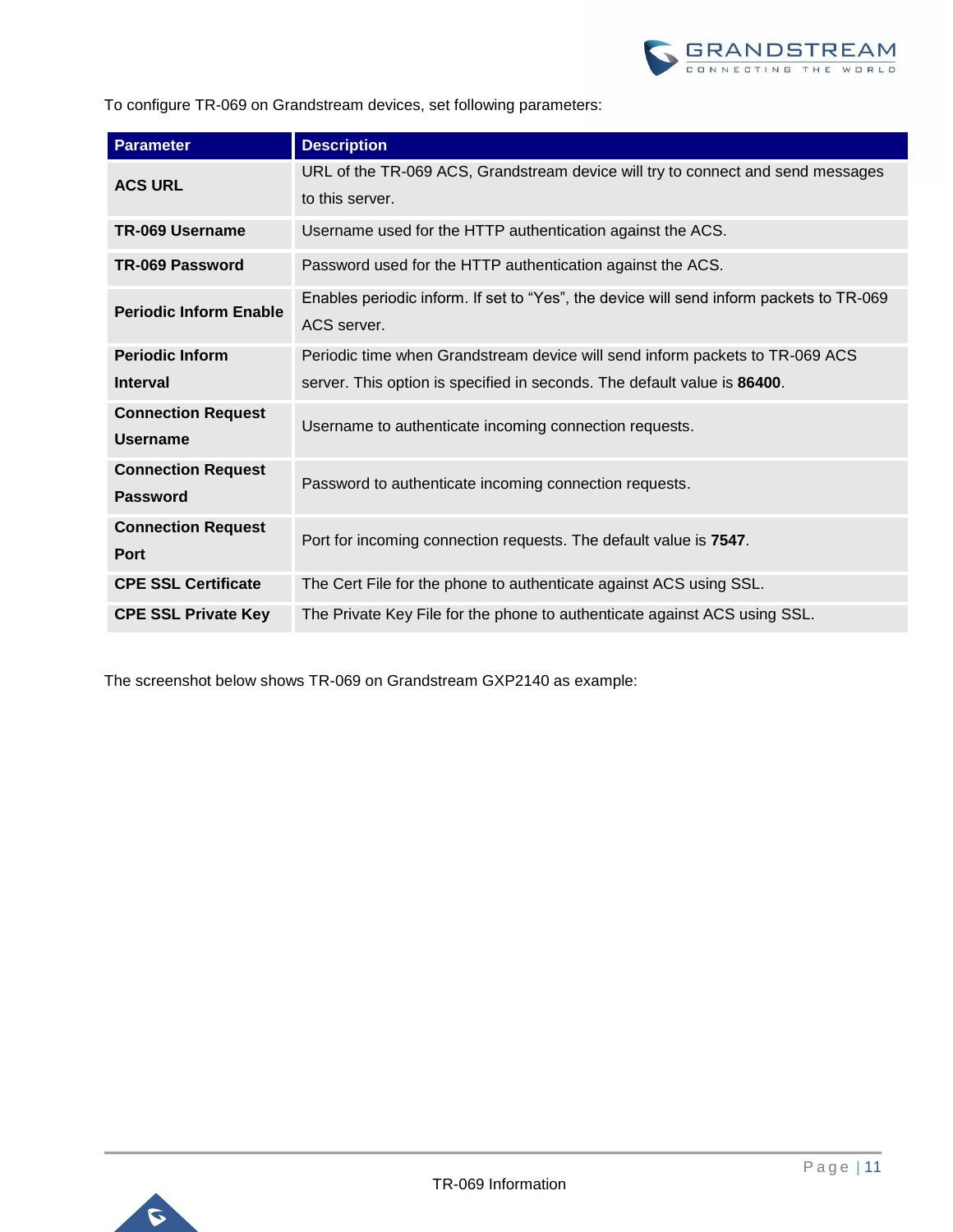

| <b>Grandstream GXP2140</b>                                                |                                    |                          |                 |                 |                | Admin Logout   Reboot   Provision   Factory Reset                 | English<br>۷     |
|---------------------------------------------------------------------------|------------------------------------|--------------------------|-----------------|-----------------|----------------|-------------------------------------------------------------------|------------------|
| <b>GRANDSTREAM</b><br>CONNECTING THE WORLD                                |                                    | <b>STATUS</b>            | <b>ACCOUNTS</b> | <b>SETTINGS</b> | <b>NETWORK</b> | <b>MAINTENANCE</b>                                                | <b>PHONEBOOK</b> |
| C                                                                         |                                    |                          |                 |                 |                |                                                                   |                  |
| Maintenance<br>Web Access                                                 | <b>TR-069</b>                      |                          |                 |                 |                |                                                                   |                  |
| Upgrade and<br>Provisioning                                               | <b>ACS URL</b>                     | https://acs_server.com:8 |                 |                 |                |                                                                   |                  |
| Syslog                                                                    | TR-069 Username                    | tr069_user               |                 |                 |                |                                                                   |                  |
| Language                                                                  | TR-069 Password                    |                          |                 |                 |                |                                                                   |                  |
| <b>TR-069</b><br><b>Security Settings</b><br>$\qquad \qquad \blacksquare$ | Periodic Inform Enable             | O No O Yes               |                 |                 |                |                                                                   |                  |
| Security                                                                  | Periodic Inform Interval           | 300                      |                 |                 |                |                                                                   |                  |
| <b>Trusted CA Certificates</b><br>Packet Capture                          | <b>Connection Request Username</b> |                          |                 |                 |                |                                                                   |                  |
|                                                                           | <b>Connection Request Password</b> |                          |                 |                 |                |                                                                   |                  |
|                                                                           | <b>Connection Request Port</b>     | 7547                     |                 |                 |                |                                                                   |                  |
|                                                                           | <b>CPE SSL Certificate</b>         |                          |                 |                 |                |                                                                   |                  |
|                                                                           | CPE SSL Private Key                |                          |                 |                 |                |                                                                   |                  |
|                                                                           |                                    | Save and Apply<br>Save   |                 | Reset           |                |                                                                   |                  |
|                                                                           |                                    |                          |                 |                 |                | Copyright @ Grandstream Networks, Inc. 2016. All Rights Reserved. |                  |

**Figure 4: TR-069 Parameters**

## <span id="page-11-2"></span><span id="page-11-0"></span>**STANDARDS COMPLIANCE**

Currently Grandstream CPEs support the list of standards shown below. For further information about this technical document, please refer to Broadband Forum website.

### <span id="page-11-1"></span>**TR-069 Amendment 2 (Partially Compliant)**

| <b>RPC Method</b>             | <b>Supported</b> | <b>Version of</b><br><b>CWMP</b> protocol | <b>Comment</b> |
|-------------------------------|------------------|-------------------------------------------|----------------|
| <b>GetRPCMethods</b>          | γ                | 1.0>                                      |                |
| <b>SetParameterValues</b>     | γ                | 1.0>                                      |                |
| <b>GetParameterValues</b>     | ٧                | 1.0>                                      |                |
| <b>GetParameterName</b>       | ٧                | 1.0>                                      |                |
| <b>SetParameterAttributes</b> | v                | 1.0>                                      |                |

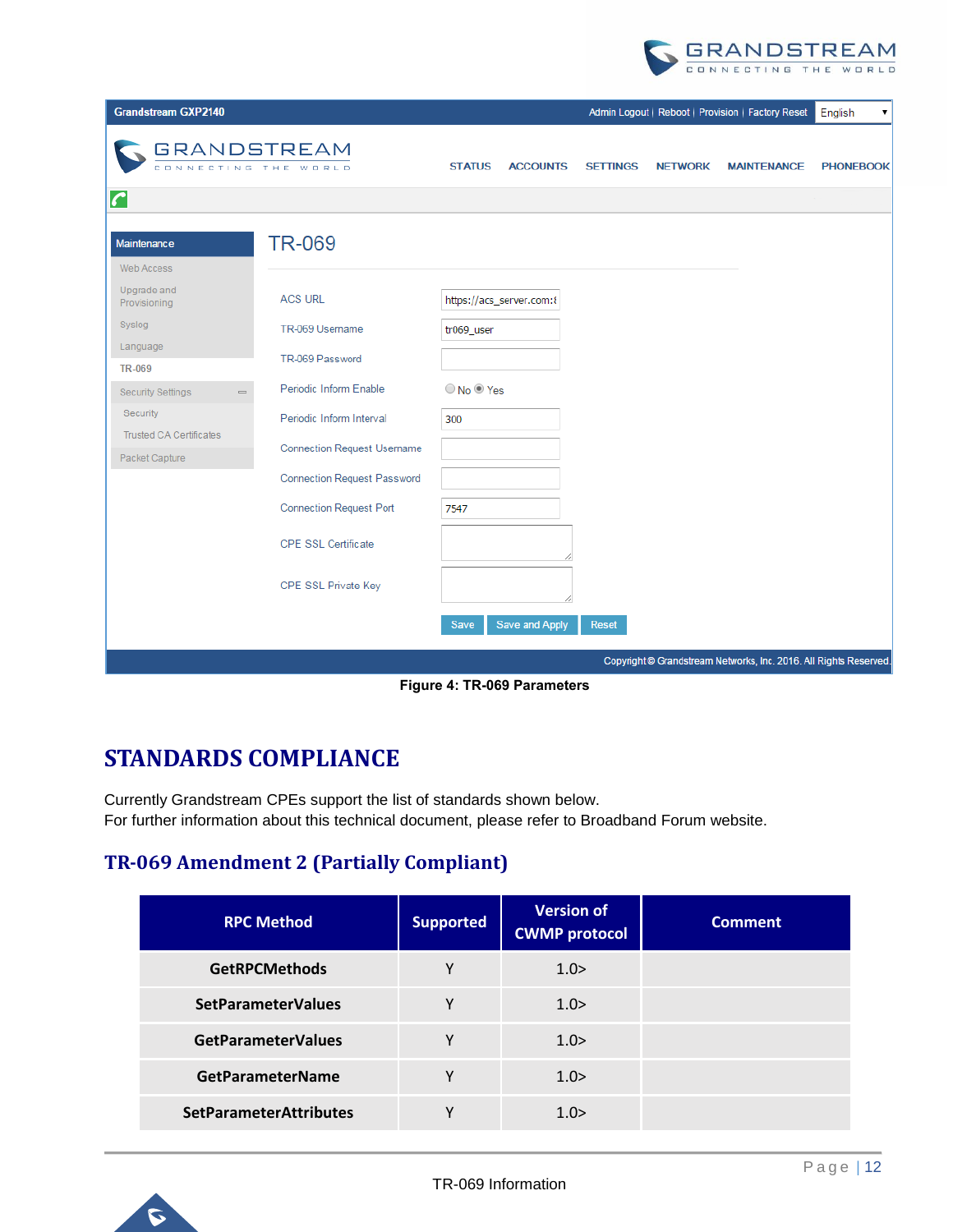

| <b>GetParameterAttributes</b> | Y            | 1.0>  |                            |
|-------------------------------|--------------|-------|----------------------------|
| <b>AddObject</b>              | Y            | 1.0>  |                            |
| <b>DeleteObject</b>           | Y            | 1.0>  |                            |
| Reboot                        | Y            | 1.0>  |                            |
| <b>Download</b>               | Y            | 1.0>  |                            |
| <b>FactoryReset</b>           | Y            | 1.0>  |                            |
| <b>GetQueuedTransfers</b>     | $\mathsf{N}$ | 1.0>  | May be added in the future |
| Upload                        | Y            | 1.0>  |                            |
| ScheduleInform                | Y            | 1.0>  |                            |
| <b>GetAllQueuedTransfers</b>  | $\mathsf{N}$ | 1.1 > | May be added in the future |
| ScheduleDownload              | $\mathsf{N}$ | 1.2   | May be added in the future |
| <b>CancelTransfer</b>         | $\mathsf{N}$ | 1.2   | May be added in the future |
| Inform                        | Y            | 1.0>  |                            |
| <b>TransferComplete</b>       | Y            | 1.0>  |                            |

#### **Notes:**

- Above supported RPC methods include support of their related fault codes and events.
- In addition to above RPC methods, some Vendor-Specific Events and their fault codes are also supported.

### <span id="page-12-0"></span>**TR-106 (Compliant TR-106 Amendment-2)**

There are two special modules: **IPPing Diagnostics** and **Trace Route Diagnostics**.

1. **IPPing Diagnostics:** 

*SPV "Device.LAN.IPPingDiagnostics.Host"* as the host name or address of the host to ping. *SPV "Device.LAN.IPPingDiagnostics.DiagnosticsState"* as "Requested".

2. Trace Route Diagnostics:

*SPV "Device.LAN.TraceRouteDiagnostics.Host"* as host name or address of the host to find a route to. *SPV "Device.LAN.TraceRouteDiagnostics.DiagnosticsState"* as "Requested".

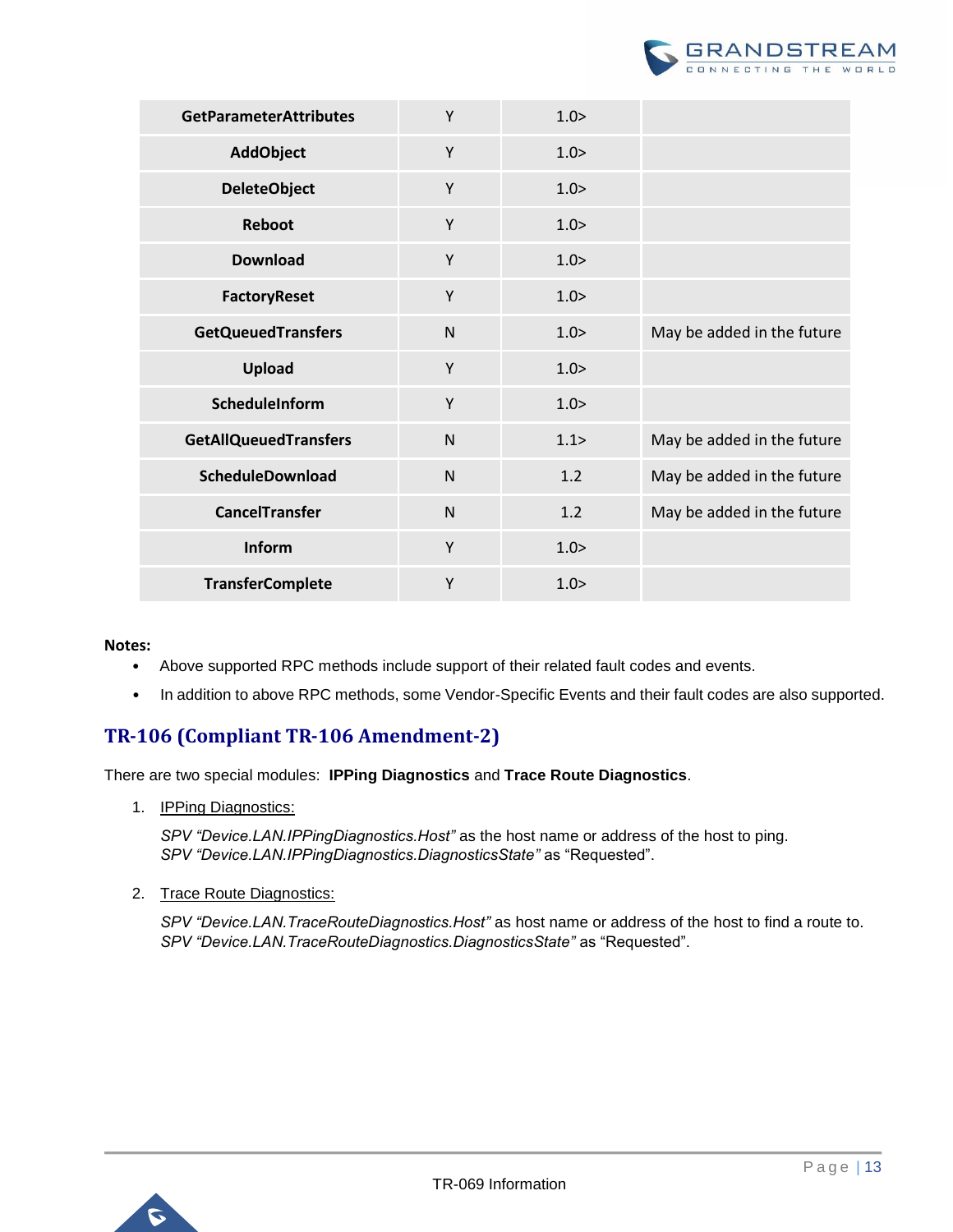

#### **Data Model**

Device Summary:

| <b>Name</b>       | <b>Version</b> |
|-------------------|----------------|
| Device            | 1.2            |
| <b>Baseline</b>   | 1              |
| <b>UDPConnReq</b> | 1              |
| LAN               | 1              |
| Time              | $\mathbf 1$    |
| <b>IPPing</b>     | 1              |
| <b>TraceRoute</b> | 1              |
| Download          | 1              |
| Upload            | 1              |
| VoiceService      | 1.0            |
| Endpoint          | 1              |
| SIPEndpoint       | 1              |

Some details supported:

- 1. Some special parameter request: When read, this parameter returns an empty string, regardless of the actual value.
- 2. Support Vendor-Specific Parameters.

### <span id="page-13-0"></span>**TR-104 (Compliant with SIP)**

Support SIPEndpoint Profile.

### <span id="page-13-1"></span>**TR-111 (Compliant)**

TR-111 part 2 defines an extension to TR-069 that allows an ACS to initiate a Session with a device that is operating behind a NAT Gateway. In this mechanism, we use a particular usage of STUN mechanism to complete. This mechanism requires support only in the Device and the associated ACS.

### <span id="page-13-2"></span>**TR-143 (Compliant)**

This Technical Report defines an Active Monitoring test suite which can be leveraged by Network Service Providers to monitor and/or diagnose the state of their broadband network paths serving populations of subscribers who It defines two method to monitor and/or diagnose the state of broadband network paths serving populations of subscribers.

Support diagnostics are specified in TR-143 document by broadband-forum. Two types of diagnostics are supported by library (of 3 in total):